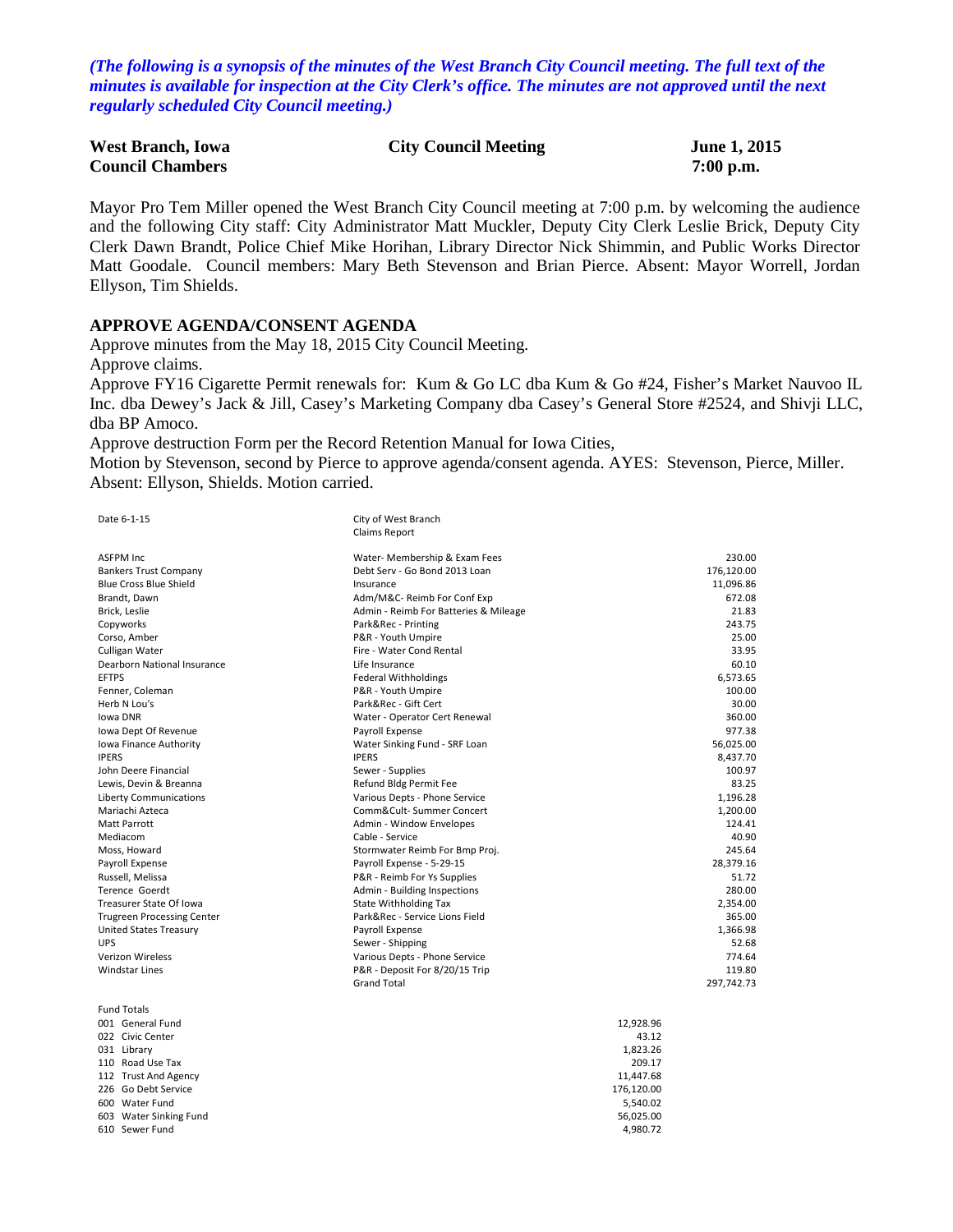## **COMMUNICATIONS/OPEN FORUM**

# **PUBLIC HEARING/NON-CONSENT AGENDA**

Councilperson Mary Beth Stevenson - Appointments/Reappointments/Move to action.

Stevenson reviewed West Branch Fire Department's cadet volunteer Cole Tisinger's application and was impressed. In his application, he commented that this is something he always wanted to do and also enclosed two letters of recommendation from teachers.

Motion by Pierce, second by Stevenson. AYES: Pierce, Stevenson, Miller. Absent: Ellyson, Shields. Motion carried.

Resolution 1343, recognizing the 125<sup>th</sup> Anniversary of Scattergood Friends School & Farm Founding./Move to action.

Stevenson read Resolution 1343 and thanked Scattergood for their presence in the community. Christine Ashley, Head of Scattergood School was present and thanked the City Council for the recognition. Motion by Stevenson, second by Pierce. AYES: Stevenson, Pierce, Miller. Absent: Ellyson, Shields. Motion carried.

Herbert Hoover National Historic Site Superintendent Pete Swisher – Music on the Village Green Concert Series.

Swisher handed out flyers for Music on The Village Green and program and events happening in the National Park this summer. He also thanked the Council for the opportunity to voice the commercials on KCJJ that are advertising the activities happening in West Branch.

Herbert Hoover National Historic Site Superintendent Pete Swisher – Partnership Agreements between the Herbert Hoover National Historic Site and the City of West Branch.

 Swisher thanked the City for their donation to the National Park Service. He also summarized the Partnership Agreement that has been drafted for review on how the money the City donated will be be used. The objective of the agreement is to bolster public programs and educational experiences offered at Herbert Hoover National Historic Site.

Third Reading of Ordinance 730 amending Title "Building Permit Fees," Chapter 155 "State Building Code."/Move to action.

Motion by Stevenson, second by Pierce. AYES: Stevenson, Pierce, Miller. Absent: Ellyson, Shields. Motion carried.

ORDINANCE NO. 730

AN ORDINANCE AMENDING TITLE "BUILDING PERMIT FEES," CHAPTER 155 "STATE BUILDING CODE"

1. BE IT ENACTED by the City Council of West Branch, Iowa, that Chapter 155.02 "BUILDING PERMIT FEES" of the Code of West Branch, Iowa is hereby amended by deleting section 155.02 in its entirety and inserting in lieu thereof:

**155.02 BUILDING PERMIT FEES.** Building permit fees shall be set by the West Branch City Council and included in the West Branch Schedule of Fees.

- 2. This amendment to the ordinance shall be in full effect from and after its publication as by law provided.
- 3. All ordinances or parts of ordinances in conflict with the provisions of this ordinance are hereby repealed.
- 4. If any section, provision, or part of this ordinance shall be adjudged to be invalid or unconstitutional, such adjudication shall not affect the validity of this ordinance as a whole or any part, section, or provision thereof not adjudged invalid or unconstitutional.

| Passed and approved this 1st day of June, 2015. |              |
|-------------------------------------------------|--------------|
| First Reading:                                  | May 4, 2015  |
| Second Reading:                                 | May 18, 2015 |
| Third Reading:                                  | June 1, 2015 |

\_\_\_\_\_\_\_\_\_\_\_\_\_\_\_\_\_\_\_\_\_\_\_\_\_\_\_\_\_\_\_\_\_\_\_\_\_\_\_

Attest:

Colton Miller, Mayor Pro Tem

\_\_\_\_\_\_\_\_\_\_\_\_\_\_\_\_\_\_\_\_\_\_\_\_\_\_\_\_\_\_\_\_\_\_\_\_

Matt Muckler, City Administrator/Clerk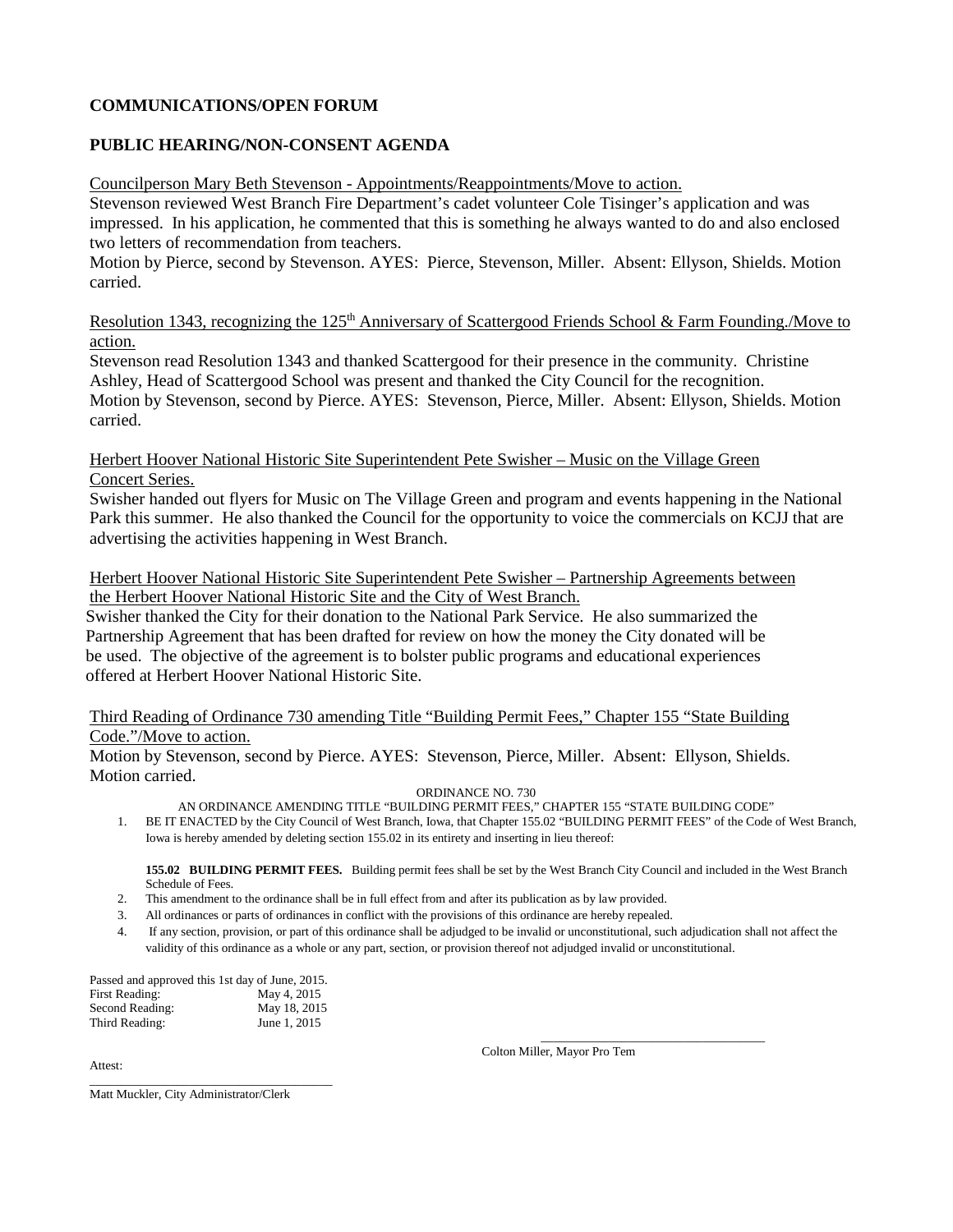First Reading of Ordinance 732, amending the *Standards for Signage Design and Display* found in the Appendix to the Code of Ordinances of the City of West Branch, Iowa./Move to action.

John Fuller, member of the Historic Preservation Commission addressed the Council with regard to his suggestion on the motion to create an Ordinance to allow projecting signs on Heritage Square. This suggested change refers to allowing signage on the west side of Heritage Square and not the east side. Motion by Pierce, second by Stevenson. AYES: Pierce, Stevenson, Miller. Absent: Ellyson, Shields. Motion carried.

Resolution 1344, approving the West Branch High School Phase 2 Parking and Site Improvements Site Plan./Move to action.

John Fuller, member of the Planning & Zoning Commission addressed the Council with regard to his motion to approve the Site plan as a resolution with provisos. He stated that he had concerns with the amount of asphalt that will be used and requested that Best Management Practices be utilized with this project. Brian Boelk, HBK Engineering LLC was present and addressed Fuller's and the Council's concerns. He indicated that they have taken the recommendations from P&Z and have made some adjustments to handle storm water runoff more effectively.

Motion by Stevenson, second by Pierce. AYES: Stevenson, Pierce, Miller. Absent: Ellyson, Shields. Motion carried.

Public Hearing on proposal on entering into a General Obligation Loan Agreement. Entered public hearing at 7:32 p.m. No comments from the public. Closed public hearing at 7:33 p.m.

Resolution 1345, taking additional action with respect to a General Obligation Corporate Purpose Loan Agreement./Move to action.

Muckler stated that this loan would be used for CIP projects including 4<sup>th</sup> Street and Main Street intersection crossings.

Motion by Pierce, second by Stevenson. AYES: Pierce, Stevenson, Miller. Absent: Ellyson, Shields. Motion carried.

Resolution 1307, approving an amendment to that certain trash removal and recycling agreement with Johnson County Refuse, Inc./Move to action.

Steve Smith from Johnson County Refuse was present and informed the Council that the request for collecting hazardous materials was not an option but did say that composting and annual tags were being taken under consideration for the future.

Motion by Stevenson, second by Pierce. AYES: Stevenson, Pierce, Miller. Absent: Ellyson, Shields. Motion carried.

Resolution 1324, approving a purchase with Recycle Away Systems and Solutions in the amount of \$532.92 for the Hoover's Hometown Days Celebration on August 8, 2015./Move to action. Motion by Stevenson, second by Pierce. AYES: Stevenson, Pierce, Miller. Absent: Ellyson, Shields. Motion carried.

Resolution 1325, approving a donation for the Iowa Military Veterans Band in the amount of \$1,000.00 for the Hoover's Hometown Days Celebration on August 8, 2015./Move to action. Motion by Stevenson, second by Pierce. AYES: Stevenson, Pierce, Miller. Absent: Ellyson, Shields. Motion carried.

Resolution 1328, approving a purchase with Ribbons Galore for parade ribbons in the amount of \$70.25 for the Hoover's Hometown Days Celebration on August 8, 2015./Move to action. Motion by Stevenson, second by Pierce. AYES: Stevenson, Pierce, Miller. Absent: Ellyson, Shields. Motion carried.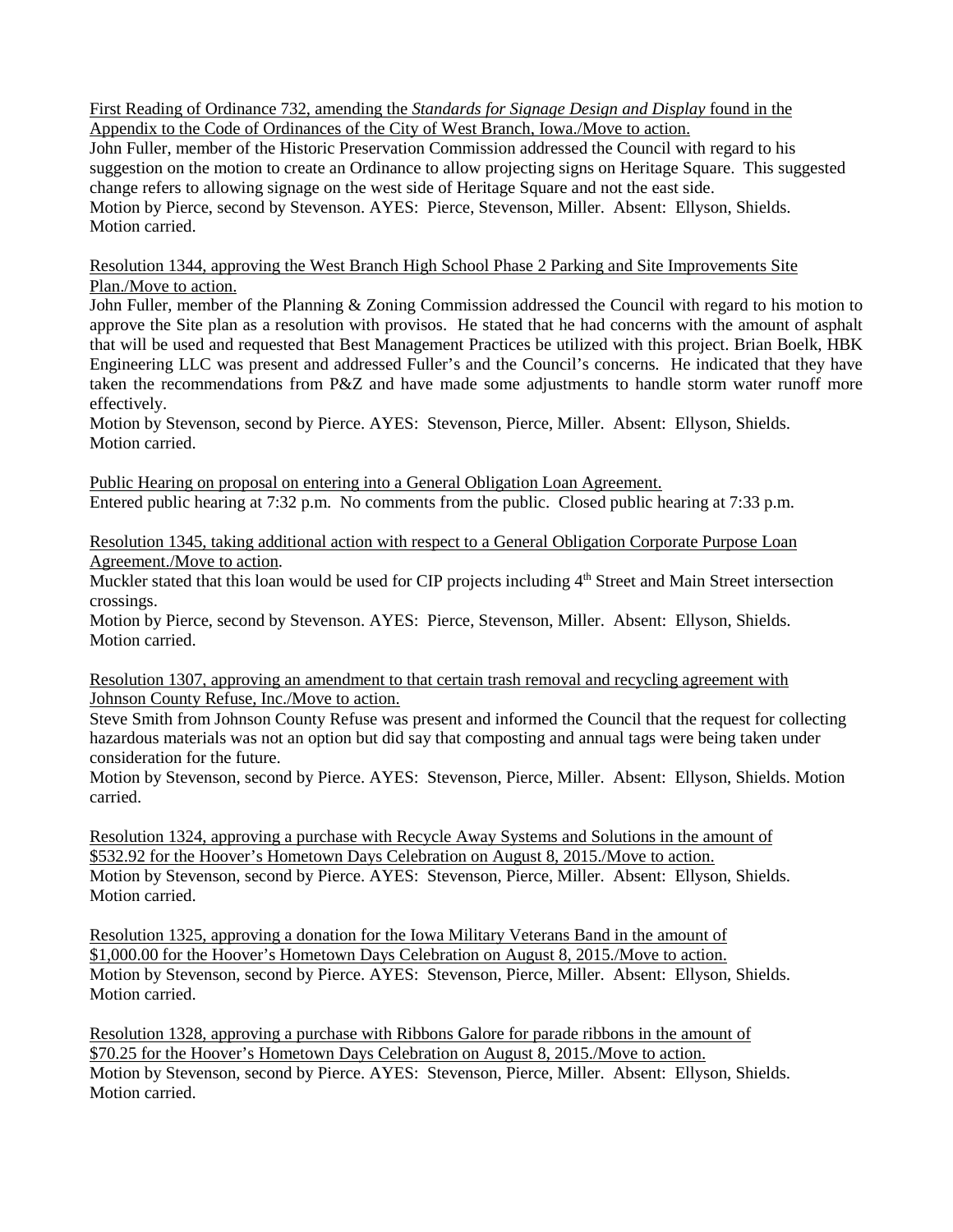Resolution 1329, approving a purchase with Zephyr Copies & Design for signage and t-shirts in the amount of \$1,643.20 for the Hoover's Hometown Days Celebration on August 8, 2015./Move to action.

Motion by Stevenson, second by Pierce. AYES: Stevenson, Pierce, Miller. Absent: Ellyson, Shields. Motion carried.

Resolution 1330, approving an agreement with the City of Coralville for stage rental in the amount of \$475.00 for the Hoover's Hometown Days Celebration on August 8, 2015./Move to action. Motion by Stevenson, second by Pierce. AYES: Stevenson, Pierce, Miller. Absent: Ellyson, Shields. Motion carried.

Resolution 1340, approving an engineering services agreement for 4<sup>th</sup> Street Improvements with Veenstra & Kimm, Inc. in an amount not to exceed \$65,000./Move to action. Motion by Stevenson, second by Pierce. AYES: Stevenson, Pierce, Miller. Absent: Ellyson, Shields. Motion carried.

Resolution 1341, approving an engineering services agreement for Main Street Intersection Improvements with Veenstra & Kimm, Inc. in an amount not to exceed \$35,000./Move to action. Motion by Stevenson, second by Pierce. AYES: Stevenson, Pierce, Miller. Absent: Ellyson, Shields. Motion carried.

Resolution 1342, approving a water tower and clear well cleaning and inspection agreement with Midco Diving & Marine Services, Inc. in the amount of \$2,875./Move to action. Motion by Stevenson, second by Pierce. AYES: Stevenson, Pierce, Miller. Absent: Ellyson, Shields. Motion carried.

# **CITY STAFF REPORTS**

Deputy City Clerk Leslie Brick – Upcoming City Council Work Sessions

Brick stated that the June 22<sup>nd</sup> City Council meeting will begin in Heritage Square at 6:30 p.m. with presentations given my Historic Preservation Chair Lou Picek and Historic Preservation Commission member Peggy Jeffries on the future beautification ideas for the area. The regular meeting will move to the Council Chambers and begin at 7:00 p.m. She also noted that the next joint work session with the West Branch Community School Board will be held from  $6:00-7:00$  p.m., Monday, July  $20<sup>th</sup>$ .

Library Director Nick Shimmin- Summer Reading Program

Shimmin discussed the upcoming summer reading programs for the summer. Friday, June  $5<sup>th</sup>$  marks the kick-off event with a super hero party which will include a bounce house and snow cones. Lots of fun prizes will be given away. Shimmin reminded everyone to check the Library website for more information.

Public Works Director Matt Goodale – Parkside Road Improvements Project

Goodale reported the Parkside Road Improvement Project will begin on June 15<sup>th</sup>. Lane closures will be expected however access to and from the interstate will be open at all times. The project is expected to last approximately 30 days, weather permitting.

### Public Works Director Matt Goodale – Water System Improvements at the intersection of W. Orange and Oliphant St.

Goodale reported that storm water infrastructure repairs will begin on Monday, June 8<sup>th</sup> at the intersection of W. Orange and Oliphant St. This will include Oliphant Street south to Hoover School which will close this section for the length of the project. Lynch's Excavating will be doing the work and the project is expected to last three weeks, weather permitting.